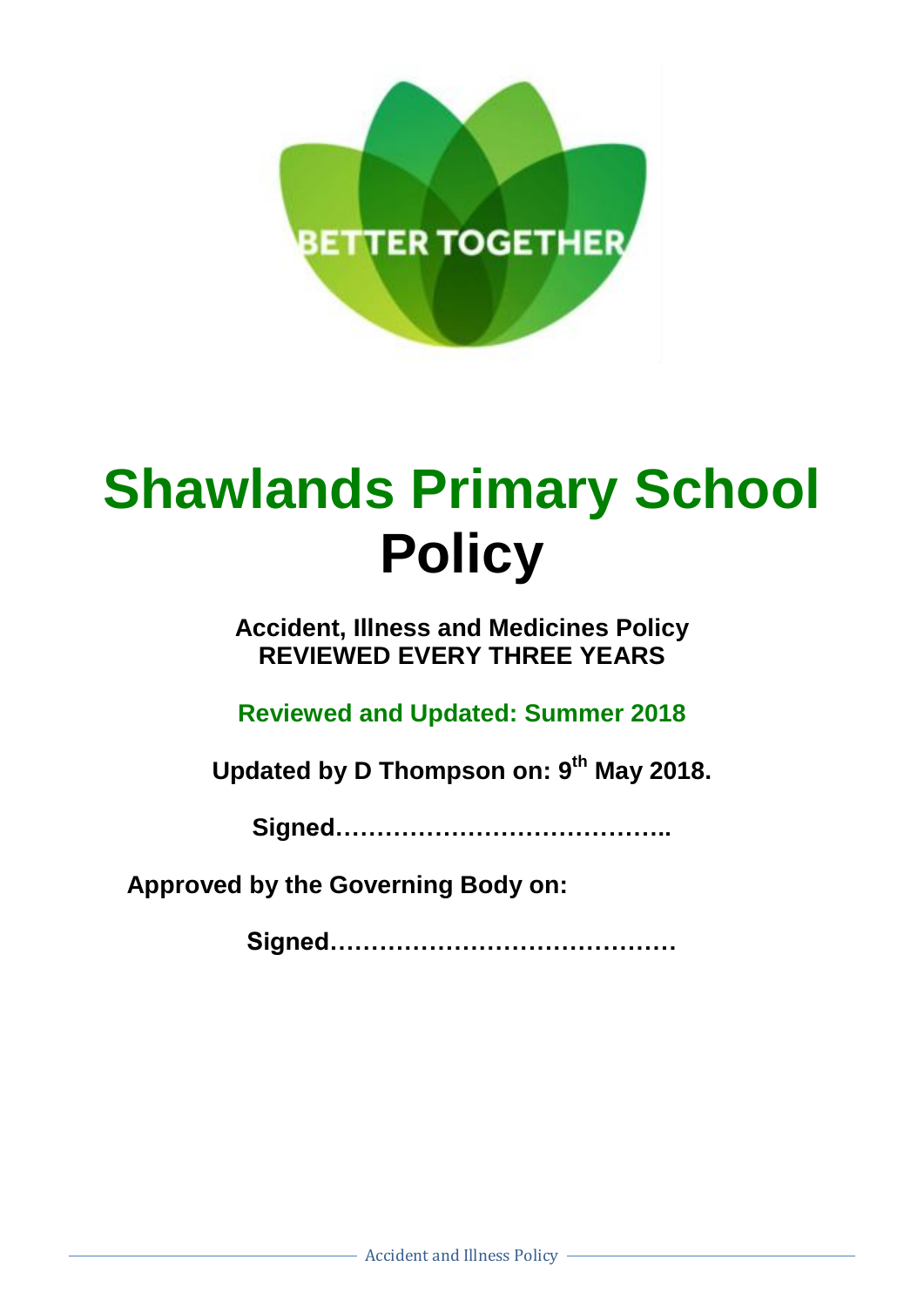

## **ACCIDENT AND ILLNESS POLICY**

## **This policy links with the document "Managing Medical Needs and Infection Control in School and Child Care Settings" written using BMBC guidance.**

## **Injury**

Any child who has an injury must be treated by a member of staff with First Aid experience and relevant, up-to-date training. Cuts and grazes should be cleaned with warm water and staff **must** wear protective gloves for this purpose. Minor grazes should be left uncovered. More serious grazes may, at the discretion of the teacher, be covered with a bandage. Cuts may be covered with a low adherent dressing micro porous tape if it is felt that there is a danger of infection entering an open wound. This is applicable in cases of injury when out on visits, when a cut or graze may be cleaned with an antiseptic wipe. Care must be taken that a child has no allergy to plasters in these circumstances. No creams or ointments should be applied as medical permission is and documentation is required.

If a child has a bruise, this should be treated with a cold compress, which should be changed regularly and kept clean.

All injuries must be recorded on the **HS2 (P) forms stored in the blue ring binder in the medical room** and, when deemed appropriate, parents informed verbally or in writing. If a child is marked or has a serious injury then parents should be contacted before collection from school.

Serious accidents are those which, in the opinion of a Senior Leader, require hospital treatment. In the case of these accidents parents will be contacted immediately and will be advised to take the child to hospital. Serious accidents must be recorded on the **blue HS2 (NE) form.** All accident reporting stationery is stored in the Medical Room. If parents cannot be contacted in good time or school has concerns about the safety of a child then the school has the right to act in loco parentis and seek medical advice and attention in the role as primary carer at the scene. Wherever possible a senior member of staff should make the final decision about such matters.

## **Illness**

If a child is genuinely ill parents are asked to inform the School Office of that illness on the first day of absence before the start of the school day. Parents are asked to obtain a doctor's advice on the amount of time a child should be absent from school and children should come back to school when they do not present a risk to the health of other pupils. Following general illnesses or sickness we advise that children return once their symptoms have ceased although we always consult the latest medical advice especially in cases of contagious illnesses.

School attendance is a key factor in children making good progress so they should be in school as much as possible. If you are unsure of they are well to attend please bring them along and inform the teacher of your concerns and we will monitor them and contact you if we are concerned.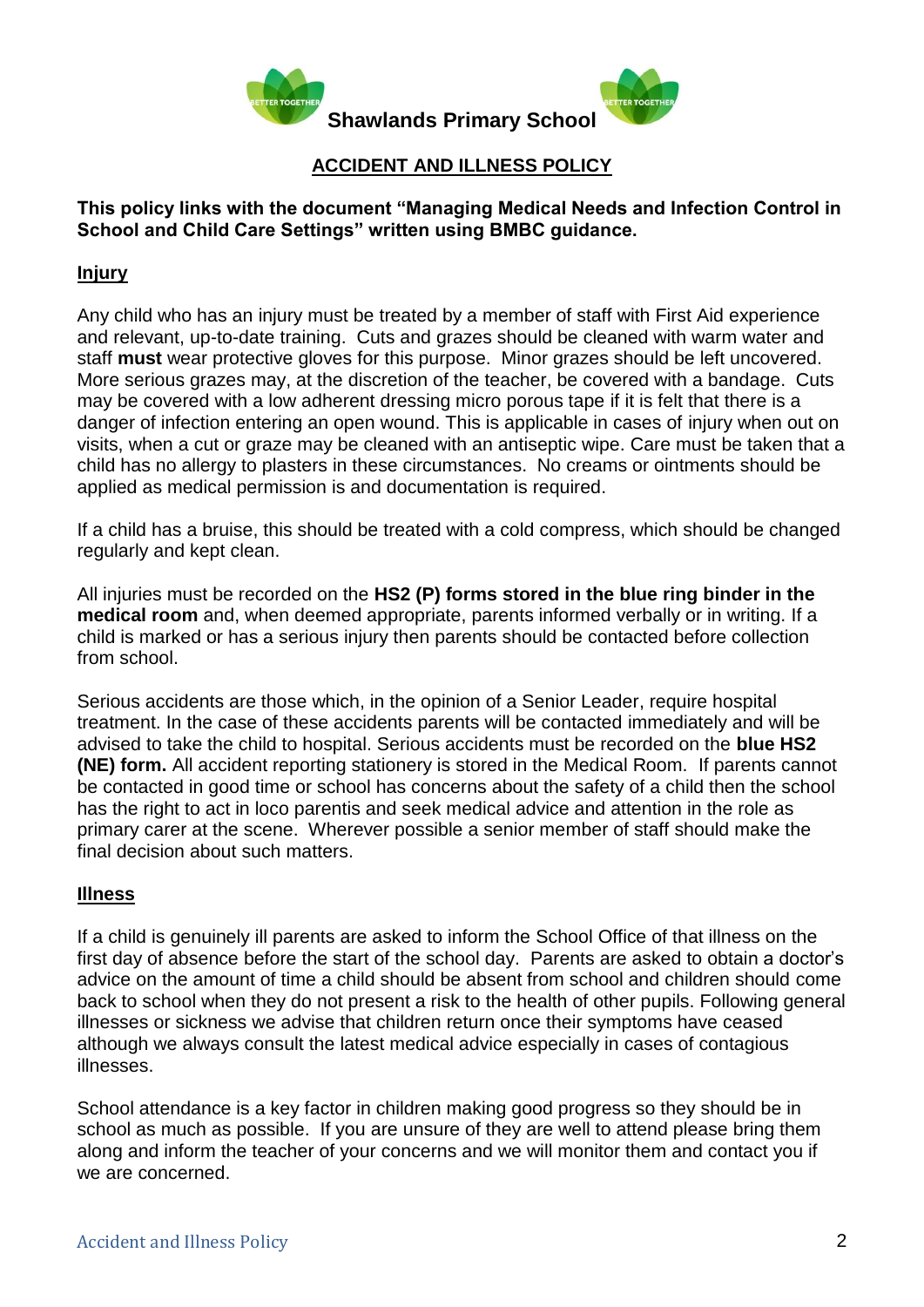## **Medicines in School**

Parents are asked to inform the school of any allergies a child may have immediately.

Where appropriate, the school devises care plans for all pupils with additional medical needs or supervision.

Medicines may be brought from home by an adult for their child. Parents should note that:

- No member of staff can be required to administer any medicines which have been brought from home by a child. Members of staff who have volunteered/received training, are listed in the locked cupboard in the medical room, and will administer medicines brought into school.
- Parents will be required to complete form AM 1 available from the filing cabinet in the school office which is a request for school to administer a prescribed medicine. This is limited to oral medicines prescribed for 4 doses per day.
- Where a medicine is ongoing, or needed as and when required, the parent must complete **form AM 1.** School will make a note of when the medicines are administered.
- Where a parent requests that their child may self-administer medicines the **form AM2** needs to be completed by the parent.
- **Completed AM 1 and AM2 forms** are stored in the large black file stored in the locked cupboard in the Medical Room labelled **"Parental Forms for Prescribed Medicines"**

Please note that:-

- All doses given must be entered on **form AM 1 and 2** which are kept with the medicine and then stored, once completed, in the in the large black file labelled **"Parental Forms for Prescribed Medicines"** stored in the locked cupboard in the Medical Room. It is the child's responsibility to come for the dose of medicine at the required time.
- Medicines must be stored in the locked fridge in the Medical Room.
- It is a parent's responsibility to ensure that medicines are taken home at night, to keep medicines such as inhalers up to date, and to dispose of out of date medicines.

#### *All BMBC policies and procedures supporting children with medical needs are located on the council intranet.*

#### **Inhalers**

If a child needs to use an inhaler on a daily basis, the inhaler is stored in an appropriate place in the classroom. Parents must be clear about why and when the child needs the inhaler and must advise staff of their medical concerns.